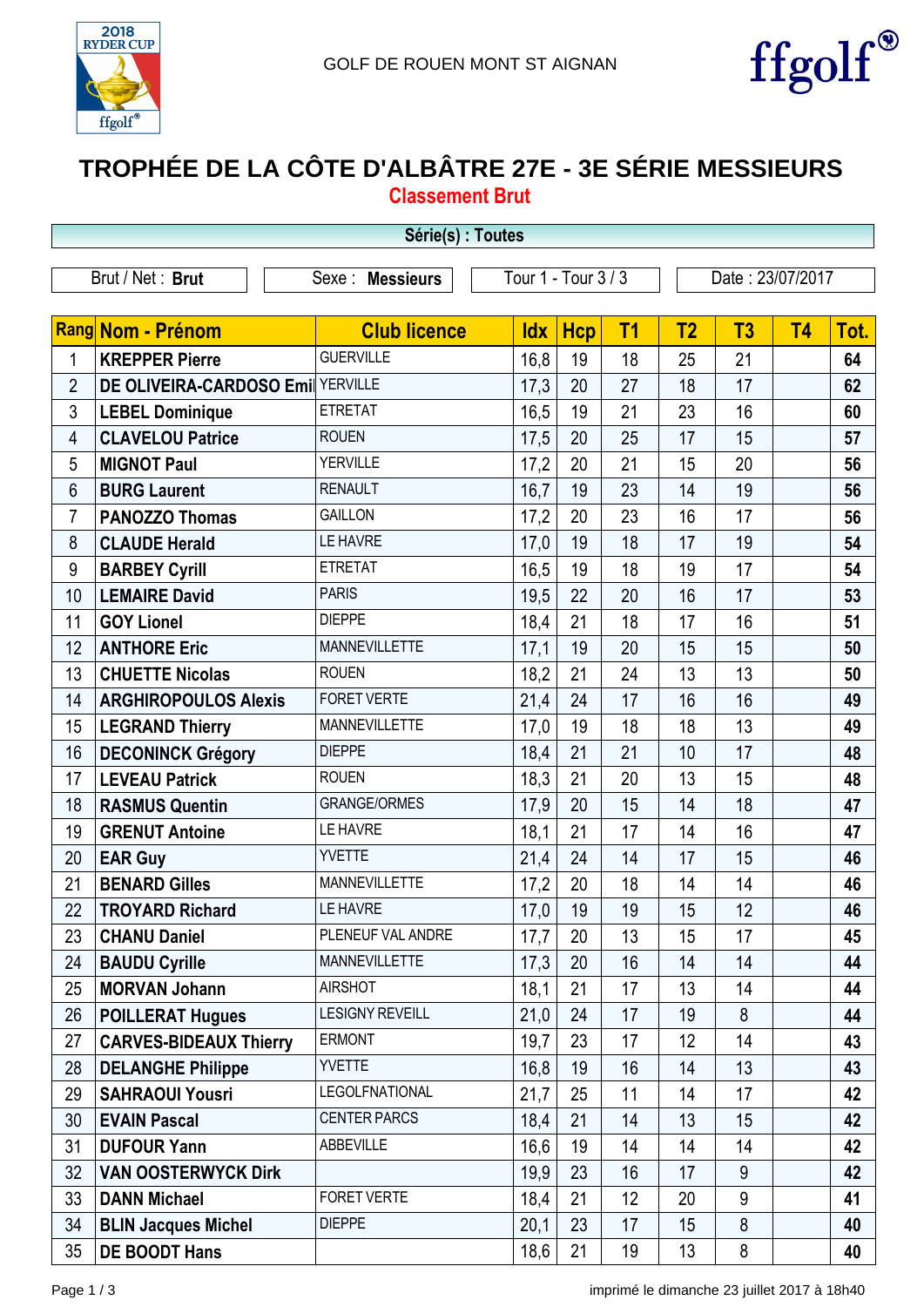|    | Rang Nom - Prénom             | <b>Club licence</b>    | <b>Idx</b> | <b>Hcp</b> | T <sub>1</sub> | T <sub>2</sub> | T3             | T <sub>4</sub> | Tot. |
|----|-------------------------------|------------------------|------------|------------|----------------|----------------|----------------|----------------|------|
| 36 | <b>DEPORTE Eric</b>           | <b>YERVILLE</b>        | 18,3       | 21         | 14             | 16             | 9              |                | 39   |
| 37 | <b>DAUMAIL Thomas</b>         | <b>ETRETAT</b>         | 16,6       | 19         | 15             | 15             | 9              |                | 39   |
| 38 | <b>LAHAYE Olivier</b>         | <b>ETRETAT</b>         | 17,5       | 20         | 15             | 14             | 9              |                | 38   |
| 39 | <b>DELRUE Xavier</b>          | <b>TOTAL</b>           | 21,2       | 24         | 8              | 12             | 17             |                | 37   |
| 40 | <b>JEAN Francis</b>           | OXYGENE PSA            | 18,4       | 21         | 16             | 9              | 12             |                | 37   |
| 41 | <b>RABOURG Christophe</b>     | <b>YVETTE</b>          | 19,7       | 23         | 14             | 12             | 11             |                | 37   |
| 42 | <b>DOUTEAU Julien</b>         | <b>ETRETAT</b>         | 19,9       | 23         | 14             | 13             | 10             |                | 37   |
| 43 | <b>BRICOUT Nicolas</b>        | CH CHOUETTE            | 17,2       | 20         | 16             | 11             | 10             |                | 37   |
| 44 | <b>FOUQUET Merlin</b>         | WANTZENAU              | 25,7       | 30         | 18             | 11             | 8              |                | 37   |
| 45 | <b>POURRIAS Eric</b>          | AGJSEP NORMANDI        | 20,3       | 23         | 9              | 13             | 14             |                | 36   |
| 46 | <b>GAILLARD Stéphane</b>      | <b>DIEPPE</b>          | 16,9       | 19         | 9              | 14             | 13             |                | 36   |
| 47 | <b>ANQUETIL Jean - Pierre</b> | <b>BOIS GUILLAUME</b>  | 18,4       | 21         | 15             | 12             | 9              |                | 36   |
| 48 | <b>FLEURY Patrick</b>         | <b>GAILLON</b>         | 18,1       | 21         | 9              | 12             | 14             |                | 35   |
| 49 | <b>FRANCOIS Marc</b>          | <b>DIEPPE</b>          | 18,4       | 21         | 14             | 11             | $9\,$          |                | 34   |
| 50 | <b>BONNESOEUR Florent</b>     | <b>ETRETAT</b>         | 23,2       | 27         | 12             | 13             | 9              |                | 34   |
| 51 | <b>TREGER Jean</b>            | LE HAVRE               | 19,9       | 23         | 11             | 15             | 8              |                | 34   |
| 52 | <b>GERVAIS Didier</b>         | <b>AMIRAUTE</b>        | 21,3       | 24         | 16             | 10             | 8              |                | 34   |
| 53 | <b>PALOUME Jacques</b>        | <b>ABLEIGES</b>        | 18,2       | 21         | 13             | 16             | 5              |                | 34   |
| 54 | <b>LOISEL Olivier</b>         | <b>ETRETAT</b>         | 22,7       | 26         | 11             | 10             | 12             |                | 33   |
| 55 | <b>NOLLET Jeff</b>            | <b>LEGOLFNATIONAL</b>  | 17,6       | 20         | 12             | 9              | 12             |                | 33   |
| 56 | <b>DEYGLUN Thierry</b>        | <b>DIEPPE</b>          | 17,5       | 20         | 12             | 9              | 12             |                | 33   |
| 57 | <b>BENITO Didier</b>          | <b>LERY POSES</b>      | 19,6       | 22         | 11             | 6              | 15             |                | 32   |
| 58 | <b>BEAUFILS Alain</b>         | <b>ROUEN</b>           | 19,8       | 23         | 13             | 8              | 11             |                | 32   |
| 59 | <b>FOUQUET Ulysse</b>         | WANTZENAU              | 20,9       | 24         | 11             | 16             | 5              |                | 32   |
| 60 | <b>CROQUISON Bruno</b>        | PARC ALBOSC            | 18,6       | 21         | 6              | 13             | 12             |                | 31   |
| 61 | <b>GAUDRAY François</b>       | <b>ROUEN</b>           | 20,5       | 23         | 16             | 5              | 10             |                | 31   |
| 62 | <b>SEMENT Stephane</b>        | <b>MANNEVILLETTE</b>   | 17,2       | 20         | 10             | 12             | 9              |                | 31   |
| 63 | <b>SOEN Jean Claude</b>       | <b>LILLE METROPOLE</b> | 19,1       | 22         | 13             | 11             | $\overline{7}$ |                | 31   |
| 64 | <b>SCHELSTRAETE Marc</b>      | <b>MONTENDRE</b>       | 20,9       | 24         | 8              | 11             | 11             |                | 30   |
| 65 | <b>CALABER Francois</b>       | <b>YVETTE</b>          | 18,4       | 21         | 10             | 9              | 11             |                | 30   |
| 66 | <b>BLASQUEZ Haril</b>         | <b>LERY POSES</b>      | 17,3       | 20         | 12             | 8              | 10             |                | 30   |
| 67 | <b>LHUILLIE Stephane</b>      | <b>RENAULT</b>         | 22,0       | 25         | 10             | 11             | 9              |                | 30   |
| 68 | <b>VIOLETTE Benoit</b>        | <b>BOIS GUILLAUME</b>  | 22,4       | 26         | 10             | 11             | 9              |                | 30   |
| 69 | <b>CONSTANTIN Patrick</b>     | <b>LILLE METROPOLE</b> | 20,7       | 24         | 10             | 6              | 13             |                | 29   |
| 70 | <b>CANU François</b>          | <b>DIEPPE</b>          | 17,8       | 20         | 12             | 8              | 8              |                | 28   |
| 71 | <b>STADLER Robert</b>         | <b>LERY POSES</b>      | 19,7       | 23         | 11             | $\overline{7}$ | 9              |                | 27   |
| 72 | <b>LE BASTARD Olivier</b>     | <b>MANNEVILLETTE</b>   | 26,0       | 30         | 9              | 8              | 9              |                | 26   |
| 73 | <b>ROLET Xavier</b>           | <b>DIEPPE</b>          | 23,2       | 27         | $\overline{7}$ | 8              | 10             |                | 25   |
| 74 | <b>PAUMARD Eric</b>           | <b>PRESQUILE</b>       | 21,9       | 25         | 11             | $6\phantom{1}$ | 8              |                | 25   |
| 75 | <b>CADIOU Fabrice</b>         | SQY-GOLF2018           | 23,2       | 27         | 6              | 12             | 7              |                | 25   |
| 76 | <b>QUEVAL Remy</b>            | THALES CRISTAL         | 24,2       | 28         | 8              | 6              | 10             |                | 24   |
| 77 | <b>DUCLOS Arnaud</b>          | <b>YERVILLE</b>        | 23,6       | 27         | 8              | 8              | 8              |                | 24   |
| 78 | <b>AMEDRO Frédéric</b>        | <b>MANNEVILLETTE</b>   | 18,4       | 21         | 9              | 9              | 6              |                | 24   |
| 79 | <b>HAMEL Michel</b>           | CAP D'AGDE             | 23,3       | 27         | 6              | 9              | 8              |                | 23   |
| 80 | <b>RIBLET Jean-Claude</b>     | <b>MANNEVILLETTE</b>   | 25,0       | 29         | 5              | 8              | 9              |                | 22   |
| 81 | <b>LU ANH Dung</b>            | <b>YVETTE</b>          | 24,2       | 28         | 10             | 5              | 7              |                | 22   |